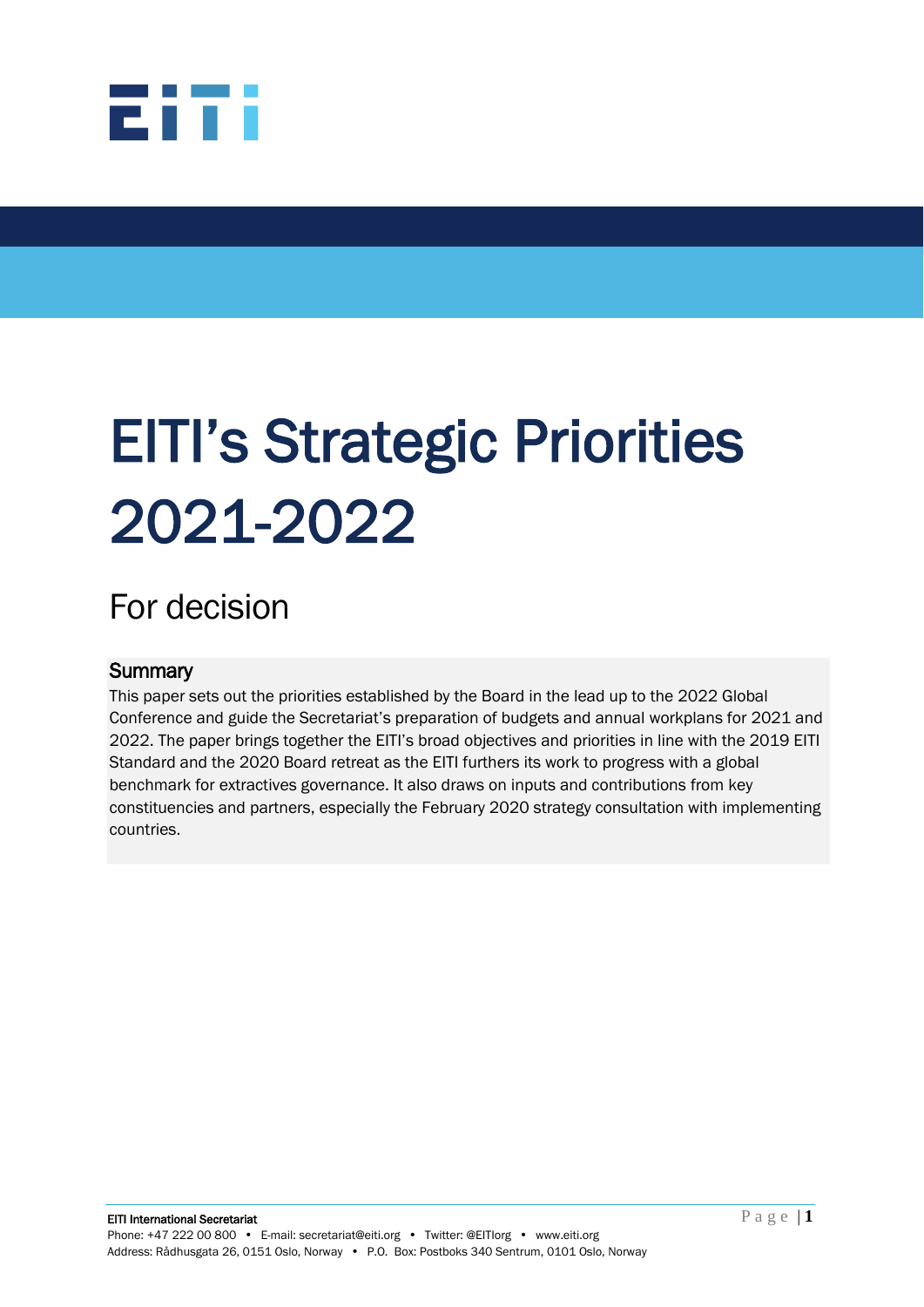## **Contents**

| $\mathbf{4}$ |  |
|--------------|--|
| 5.           |  |
|              |  |
|              |  |
| 8.           |  |
| 9.           |  |

# <span id="page-1-0"></span>1. Purpose and scope

The EITI will hold its 9th Global Conference in 2022 and will enter its third decade in 2023. This strategic overview brings together the EITI's broad objectives and priorities as presented at the 2019 Global Conference, in the 2019 EITI Standard and at the 2020 Board retreat, as the EITI furthers its work to progress with a global benchmark for extractives governance.

Ahead of the 2021 work plan preparations, the Secretariat has sought to reflect on strategic priorities between now and the 9th Global Conference in 2022. This overview is intended to help set out priorities established by the Board in the lead up to the Global Conference and guide the Secretariat's short and medium-term planning, including the allocation of resources in annual workplans for 2021 and 2022. The overview draws on inputs and contributions from key constituencies and partners, especially the February 2020 strategy consultation with implementing countries. The Board may wish to develop and agree a longer-term strategy following the priorities set out in the forthcoming Global Conference and as the EITI embarks on its third decade.

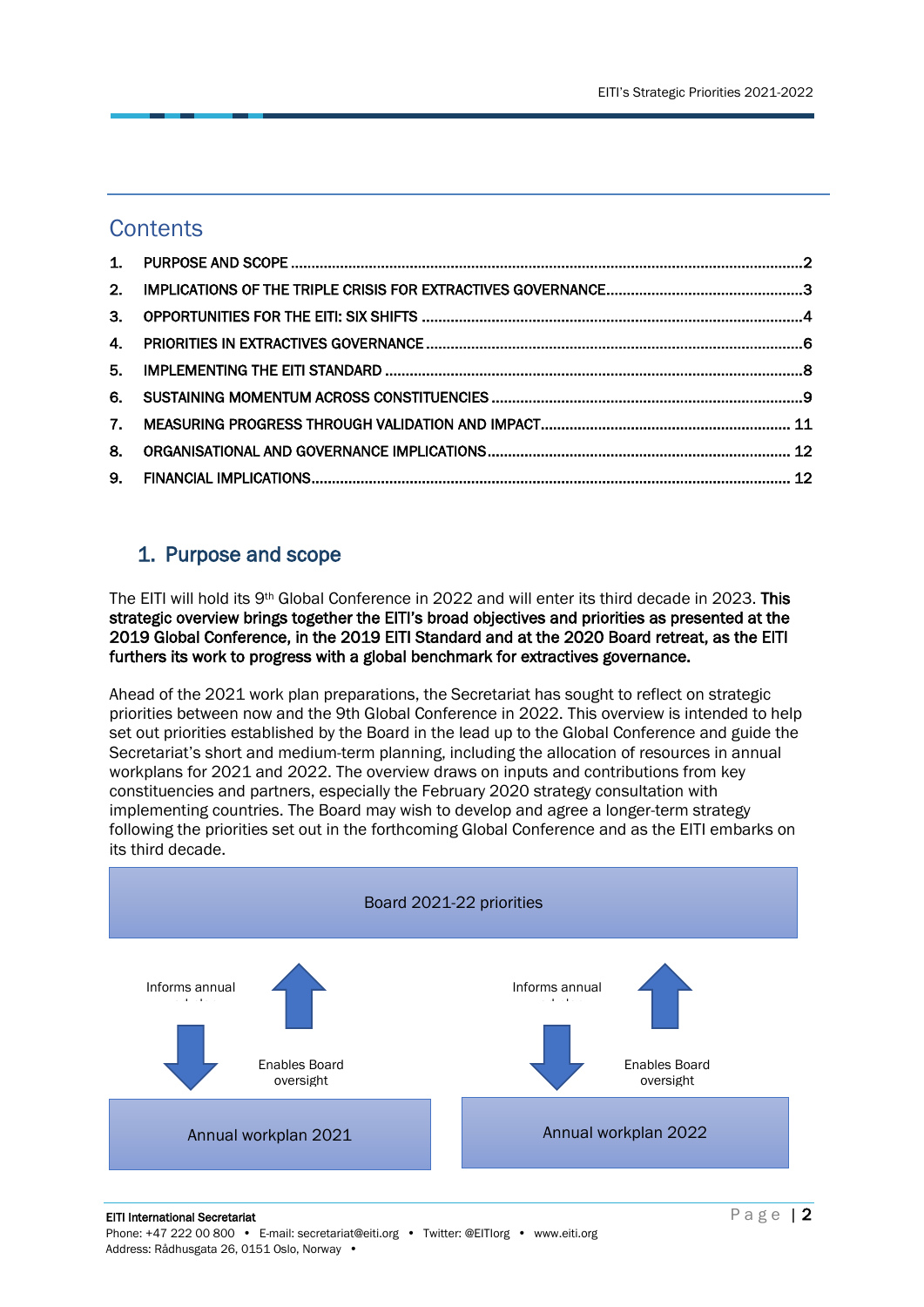Alongside this strategic overview, the annual workplans of the International Secretariat remain an important accountability tool for the Board. These outline the priorities for the Board Committees and the Secretariat and provide a mechanism for approving the Secretariat's budget and reporting on our KPIs.

In framing a longer-term strategic perspective, we also take stock of previous efforts to determine progress on strategic priorities, e.g., the 2017 Board paper 37-2-[A "Is the EITI achieving its](https://eiti.org/system/files/documents/board_paper_37-2-a_is_the_eiti_achieving_its_mission.pdf)  [mission?](https://eiti.org/system/files/documents/board_paper_37-2-a_is_the_eiti_achieving_its_mission.pdf)". Many of the insights from that paper remain valid and a number of suggested priorities were subsequently incorporated into the 2019 Standard, notably those on contract transparency, commodity trading transparency and environmental disclosures.

#### <span id="page-2-0"></span>2. Implications of the triple crisis for extractives governance

The COVID-19 pandemic, oil price slump and commodity price downturn have fundamental implications for the EITI. Some of these changes support the opportunities for advancing EITI's agenda set out in the previous section, while others may obstruct progress.<sup>1</sup> Five risks and opportunities arising from the crisis are identified as having greatest relevance and potential impact.

- Reduced demand for oil. Oil dependent economies are most at risk from the slump in global demand and historically low oil prices, with increased price volatility. <sup>2</sup> This could have a significant bearing on future exploration and rates of return on existing investments which in turn could have major implications for domestic revenues in oil dependent economies.
- Buoyant demand for strategic minerals. Mineral prices have been subject to considerable fluctuation during the crisis. Some minerals (such as copper) have experienced reduced demand and lower prices resulting from global economic contraction while prices for high value minerals such a gold and platinum have risen. The long-term prospects for minerals demand are strong and prices are expected to strengthen, fostered by continued growth in the renewable energy sector. Countries with significant deposits of strategic minerals are therefore well placed to bounce back with economic recovery. Minerals are a major contributor to export revenues, often in countries prone to conflict, especially during the current crisis.<sup>3</sup>
- Diversification of energy companies. The expectations on industry to decarbonise and align with the Paris Agreement are likely to mean the transition to a low-carbon economy could gain further impetus. Decisions by some oil and gas companies to write down the value of their assets to adjust to the transition in aiming to become carbon neutral in their operations reflects this shift. It is partly fostered by long-term price projections for oil and gas but also opportunities for new lines of investment in the renewables sector. However, not all companies are actively pursuing diversification, and some, while promoting carbon abatement strategies, will continue

<sup>1</sup> <https://eiti.org/blog/three-ways-extractives-transparency-can-help-countries-tackle-triple-crisis>

<sup>2</sup> <https://www.iea.org/reports/global-energy-review-2020>

<sup>3</sup> In the EU, much attention will be given to this topic in 2021, when the EU Regulation 2017/821 on EU importers of 3TG (tin, tungsten, tantalum and gold) will comes into effect, which may highlight the impact of other minerals on conflict situations and their contribution to revenues.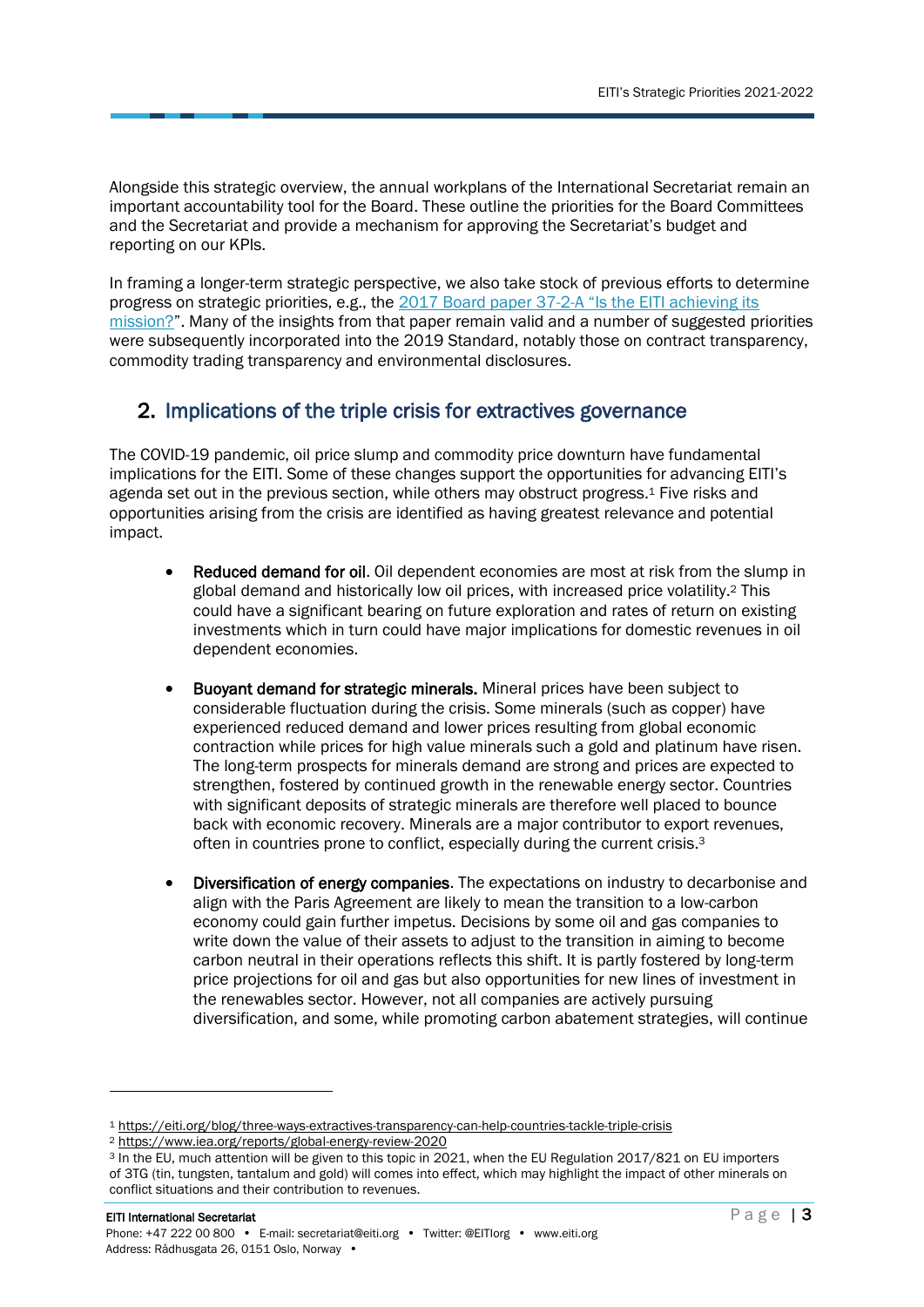to pursue opportunities to maximise returns from investments in the oil and gas sector, actively benefiting low cost producers.

- Extractive revenues under strain. Volatility in extractive commodity prices is placing increased strain on public financial management. We are likely to see bigger swings in prices in the coming few years, rather than a steady downward slide in prices, along with threats to supply chains. This is undermining the availability of public budgets to cope with the effects of the COVID-19 health pandemic and weakening safety nets to protect the poorest and most vulnerable citizens from the impact of the economic crisis which could undermine the achievement of the SDGs. It may also affect the capacity of governments to engage effectively with stakeholders and financial resources available to implement EITI.
- EITI governance implications. Stakeholders with limited access to broadband internet and a stable supply of electricity have been hampered by virtual ways of working. Reaching consensus or compromise through virtual meetings can be more challenging. COVID-19 restrictions and emergency measures have in some cases contributed to limitations on civic space, which could have longerterm implications for the EITI's multi-stakeholder governance model.

Given these developments, there is an emerging consensus that "business as usual" is not viable. The Board has already agreed more flexibility on reporting and Validation, and the establishment of an implementation support facility to address the more immediate implications of the crisis for EITI implementation. Additional short-term measures may merit consideration, but the crisis creates new opportunities to redouble our efforts on the key elements of the transition that the EITI is seeking to accomplish as summarised in the following section.

### <span id="page-3-0"></span>3. Opportunities for the EITI: six shifts

Over the two-year period to 2022, the EITI will seek to inspire and motivate change in six areas of direct relevance for improving extractives governance, all of which have featured in Board deliberations and decisions since the 2019 Global Conference. These shifts matter for the EITI as they are fundamental to its core purpose and evolving mission, while remaining in line with the EITI Principles. The multi-stakeholder model that lies at EITI's core focuses on building consensus from governments, companies and civil society and remains fundamental to the EITI's approach and strategic priorities.

Not all implementing countries will achieve progress in a uniform way across these six areas; progress on extractives governance is a process of gradual change, at different speeds and with different priorities emphasised in different countries. There is appetite among some Board members and constituencies for consolidation of the progress made in the EITI Standard, rather than major reform.

For this reason, under each of these six shifts we outline how the Secretariat aims to build on existing work and pursue commitments in line with the core mission of the EITI while recognising that the external environment continues to evolve and create new opportunities to shape the Standard, especially in the context of the COVID-19 crisis. The fundamental importance of natural resource governance for resource-rich countries will be heightened in post-COVID economic recovery efforts. The intention is to preserve the relevance of the EITI in a changing world while retaining focus on a manageable set of priorities.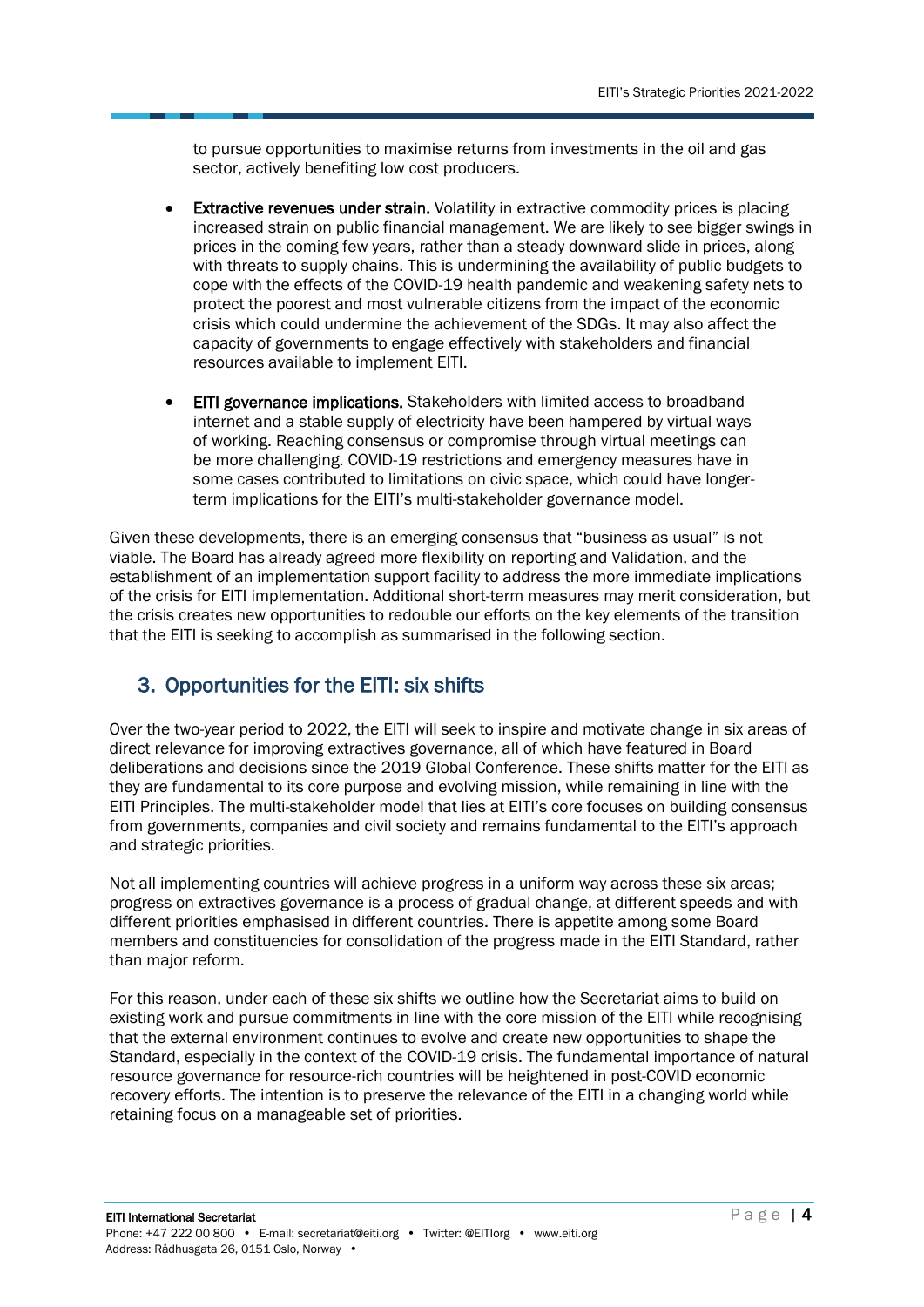

- The energy transition is gaining momentum. It presents opportunities for the use of existing provisions of the EITI Standard to address the imperatives of energy transition, energy affordability and demand and the need to sustain revenue streams from extractives. A[n independent report commissioned from Chatham House](https://eiti.org/files/documents/transparency_in_transition.pdf) identifies entry points for the EITI that speak to its comparative advantage and relevance for resourcedependent implementing countries. Based on these recommendations, the EITI Board agreed to support countries in making effective use of EITI data and analysis to inform dialogue on the implications of the energy transition; build capacity for multi-stakeholder groups; and consider how to mainstream the energy transition through EITI implementation and guidance. While the production of oil and gas will remain a significant source of revenue, implementing countries envisage a role for the EITI in building awareness of energy transition and how to complement existing mechanisms for monitoring adherence to energy transition policies. Financial and technical support will be needed to undertake analysis of national relevance and inform countries' pathways towards a successful transition.
- Addressing corruption risk commands increasing visibility in the EITI. It has relevance for constituencies across the extractives sector and potentially for renewables. The Board recognises the need to document and communicate EITI's potential contribution to anticorruption efforts, drawing on existing mechanisms such as EITI reporting and MSG oversight for addressing corruption risks. Priorities include strengthening the EITI's communications on its role in addressing corruption, clarifying priorities for implementation support, identifying opportunities for industry engagement, strengthening the capacity of MSGs to engage in corruption issues, and building partnerships with specialist anti-corruption actors. In responding to demands from stakeholders in country, additional guidance may focus on addressing corruption risks related to subcontracting and supplier transparency.
- Revenue mobilisation is critical for supporting national development and public expenditure priorities in resource dependent countries, especially under conditions of economic crisis and commodity price volatility. The 2019 EITI Standard requires more ambitious and granular disclosures which will strengthen the relevance of EITI data for tax collection but also enhanced implementation support from the International Secretariat in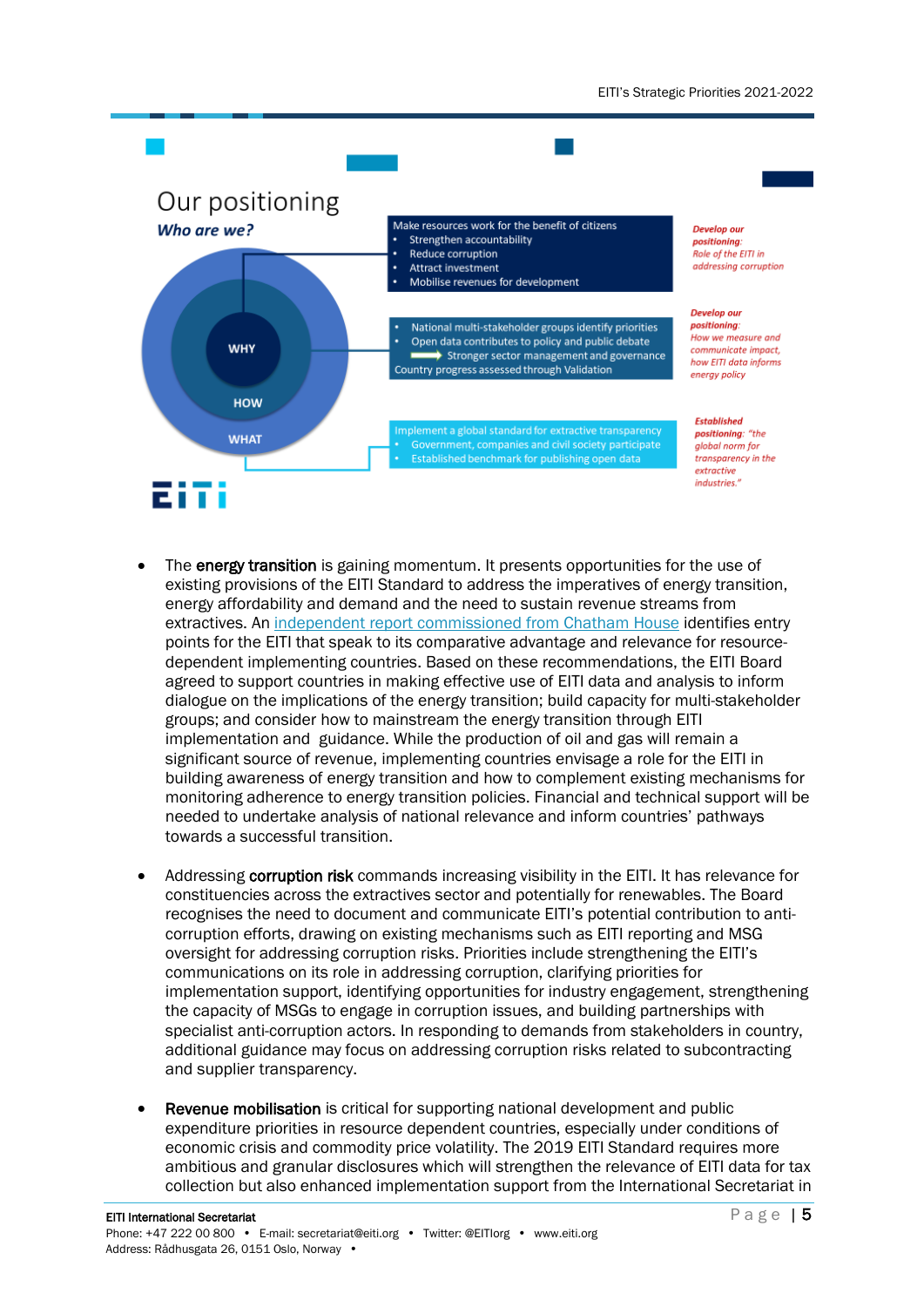close collaboration with the IMF and development partners. Beyond improving the economic contribution of the extractive sector, governments are also looking to increase indirect contributions through employment and local content, and strengthen sub-national revenue flows and expenditures.

- Investment decisions in the extractives sector are increasingly informed by the environmental, social and governance (ESG) performance of oil, gas and mining companies, and commodity traders. The EITI and the provisions of the EITI Standard can contribute to the evolving framework for considering ESG performance and complement other existing metrics. Examples include the Expectations for EITI supporting companies, 4 EITI's guidance on transparency in commodity trading, <sup>5</sup> guidance on artisanal and smallscale mining,<sup>6</sup> the OECD and EITI Standards for Transparency Mineral Supply Chains,<sup>7</sup> and the London Metals Exchange Red Flag Assessment Template. <sup>8</sup> EITI data could be used by investors and specialist agencies that measure companies' ESG performance.
- Open data and associated strategies for stakeholder engagement will increasingly become the norm for EITI implementation. Proactive disclosure founded on timely, usable and accessible data will gradually replace retrospective reporting to inform decision making, foster independent analysis, and promote public debate. This will be accompanied by an evolution of the role of multi-stakeholder groups from ensuring compliance through reports to placing greater emphasis on the use, analysis and dissemination of data.
- The imperative of **measuring impact** is gaining more traction with the EITI Board. It is recognised that EITI needs a better way of measuring the difference it makes in governance outcomes in implementing countries and gathering evidence on its impact across key dimensions of the EITI Standard. In response, the EITI Board has agreed a series of measures. First, agreement to revise the guidance to EITI implementing countries on work plan development, reporting on progress and establishing monitoring and evaluation frameworks. Second, the development of a results measurement framework that can be adapted by implementing countries that are sensitive to context and capture the priorities articulated by this constituency, namely improved disclosures, enhanced public debate, and increased understanding of the extractive sector. Finally, there is agreement to undertake further work on independent evaluation of the EITI.

### <span id="page-5-0"></span>4. Priorities in extractives governance

The current thematic priorities for the EITI are established by Board decisions and informed by insights from EITI implementation and feedback from implementing country constituencies. The EITI International Secretariat is giving particular emphasis to six areas of policy work where the impact of investing staff time and financial resources is likely to yield the greatest returns. The Secretariat is also leveraging partnerships with specialist organisations to deepen progress on each of these priority areas.

<sup>4</sup> <https://eiti.org/document/expectations-for-eiti-supporting-companies>

<sup>5</sup> <https://eiti.org/document/reporting-guidelines-for-companies-buying-oil-gas-minerals-from-governments>

<sup>6</sup> <https://eiti.org/document/guidance-note-on-coverage-of-artisanal-small-scale-mining-asm-under-eiti>

<sup>7</sup> <https://eiti.org/document/oecd-eiti-standards-for-transparent-mineral-supply-chains>

<sup>8</sup> https://www.lme.com/-/media/Files/About/Responsibility/Responsible-Sourcing/Appendix-D-Proposed-LME-Red-Flag-Assessment-Template.pdf?la=en-GB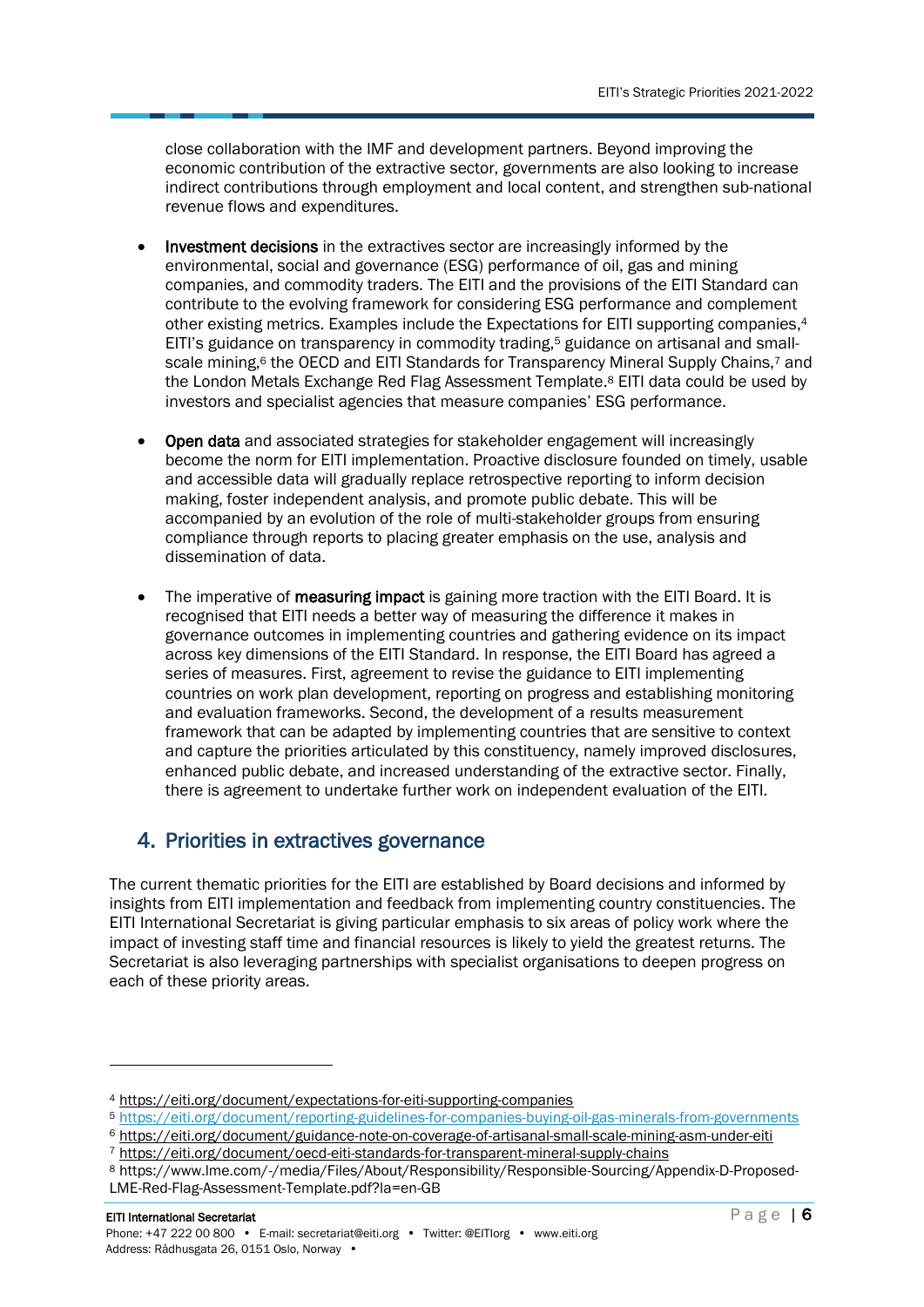- Deepening beneficial ownership. Implementing countries emphasise the need for legal reforms and limited capacity and funding available to develop technical solutions to implement beneficial ownership transparency. Delivery of enhanced technical assistance will enable countries that have a high level of commitment and opportunity for impact to build systems to disclose and capacity to use high-quality ownership information. While support will be provided to all implementing countries to meeting the requirement, the Secretariat will [work in partnership with Open](https://eiti.org/blog/opening-extractives-registering-beneficial-owners-of-oil-gas-mining-companies)  [Ownership](https://eiti.org/blog/opening-extractives-registering-beneficial-owners-of-oil-gas-mining-companies) to provide tailored support to 8-10 countries to enable oversight actors to access reliable ownership information and identify and address corruption risks. There is also a need to ensure that the impacts of ownership transparency in the extractive industry are well documented and widely understood through enhanced communications and awareness-raising efforts and collaboration with companies.
- Contract transparency by default. From 1 January 2021, EITI countries will be disclosing all new and amended contracts in line with the 2019 Standard. The priority will be on ensuring that each country has comprehensive contract disclosures, a legal framework enabling comprehensive and timely disclosures of contracts and building a shared understanding of how contracts can be used and analysed by stakeholders. The aim is for this to feed into discussions related to contract (re)negotiation, revenue mobilisation and distribution of risk in light of the energy transition. The EITI contract transparency network driven by implementing government champions will help catalyse action in countries where there is interest and high opportunities.
- Facilitating revenue forecasting and tax analysis. Enabling countries to mobilise revenues from extractive resources is a fundamental goal of the EITI and a high priority for implementing countries. The COVID-19 crisis has increased the pressure for resource-rich countries to mobilise and protect revenues from the extractive industries which has generated more demand for information on revenue forecasting, budgeting and planning. At the same time, the energy transition may put into question previous assumptions about expected revenues from the sector. To respond to demands from implementing countries for more support in this area, the Secretariat will provide targeted support on how resource-rich countries can use the EITI platform to inform debates on how to improve revenue collection in collaboration with the IFIs and the regional development banks. This also involves supporting MSGs in strengthening inter-agency cooperation and informing public debate on extractives taxation through fiscal modelling exercises and capacity building.
- Accountable state-owned enterprises (SOEs) and commodity trading. SOEs are expected to continue playing a key role in representing the state in the extractive industries and selling the state's share of production in a post-COVID-19 environment. At the same time, there is increased interest in understanding how SOE governance will evolve through the energy transition. The EITI's targeted efforts on SOE and commodity trading transparency will aim to improve public oversight of SOEs and first trades, champion systematic disclosure practices by SOEs and trading companies, and contribute to efforts to develop global disclosure standards in these areas.
- Gender, social and environmental impact. There is a high demand for information on how environmental and social impact is being addressed at the project level from investors and local communities. Local content is also a high priority for several host governments and communities. There is scope to build on the progress achieved to date on the provisions in the 2019 Standard on gender and employment reporting. The entry point provided by the 2019 EITI Standard on social and environmental impact allows stakeholders to better monitor how the rules and commitments are agreed and implemented in practice. The EITI can provide more concrete guidance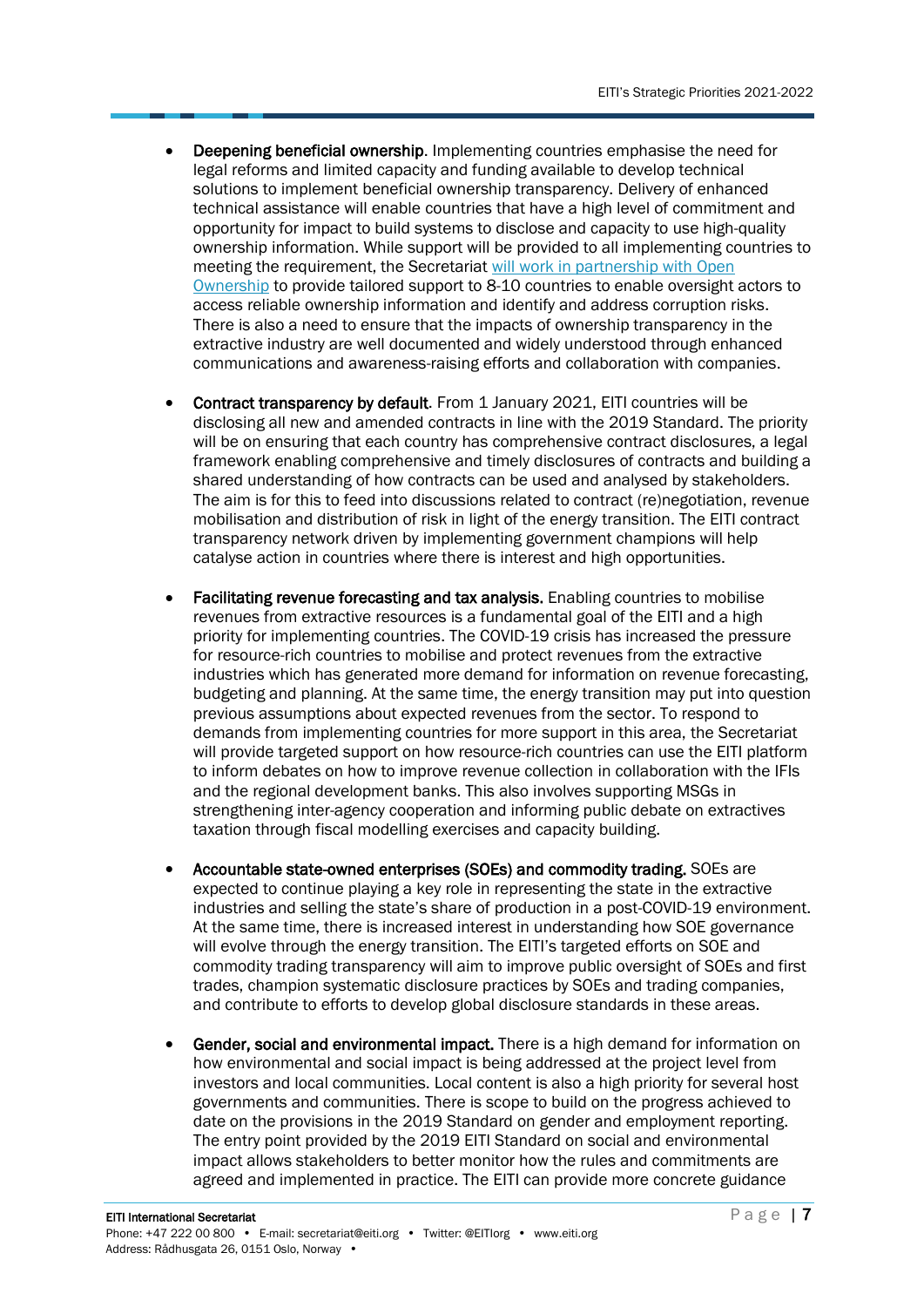and engage implementing countries, industry, the investor community and civil society more proactively to ensure that this potential is met.

• Bridging the gap between central and local governance. As communities often benefit from or are affected by extractives projects, they are exposed to risks of project delays and declining extractives revenues as a result of the COVID-19 crisis or the energy transition. There is significant potential for ensuring that the actors facilitating dialogue on improved resource governance at the community level are included in the EITI process, which has often been dominated by actors based in national capitals. Leveraging partners with networks on the ground, the EITI will work more closely with local actors to ensure they play a role in shaping disclosures and dialogue on natural resource governance.

#### <span id="page-7-0"></span>5. Implementing the EITI Standard

The implications of the current shifts in the global context and in natural resource governance are yet to be fully manifested and understood. However, there are three broad areas related to how the EITI Standard is implemented that the Board will need to address to ensure that the EITI can help implementing countries adjust to these shifts:

- 1. Broadening multi-stakeholder governance. For the EITI to reach its full potential, MSG functioning and engagement with the broader constituencies need to be significantly strengthened across regions, while adapting to COVID-19 restrictions. To ensure greater diversity and representation, implementing countries could be encouraged to mainstream multi-stakeholder approaches into key government oversight functions of the extractive industries in an inclusive manner. This will require a shift in the way MSGs function and need to build the capacity of MSGs to analyse and interpret the information that is being disclosed.
- 2. More demand-driven and impactful disclosures. A more deliberate shift from EITI reconciliation to lighter reporting which safeguards quality of information while addressing national policy priorities will be key. Ideally, data required by the EITI should be systematically disclosed in less than one year. MSG should focus less of their resources on overseeing reconciliation and where possible seek to undertake data analysis to inform decision-making and monitor implementation of reforms. The EITI could learn and build on lessons from the ongoing pilot on alternative approaches to reporting, flexible reporting and innovative efforts to move to systematic disclosures. Guidance can be provided for countries that wish to include additional disclosures on a voluntary basis to address energy transition, tax collection or corruption challenges (for instance reserves, production costs, subcontracting, subsidies or emissions data).
- 3. Informed policy making and public debate. For the EITI process to reach its full potential, the disclosures resulting from the process should contribute to analysis by stakeholders and generate public debate to support informed policy making related to extractive industry governance. The ambition is for most EITI countries to have examples of datadriven analysis using data disclosed as part of EITI implementation. To achieve this, the International Secretariat and partners will need to support MSGs in working with decision makers and plan more strategic stakeholder engagement and communications, especially in the context of the COVID-19 crisis.

Implementing countries have clearly expressed the need to stabilise the EITI Requirements and limit the introduction of new requirements. There are however opportunities to ensure that the EITI Standard provides sufficient flexibility to address the three areas highlighted above. The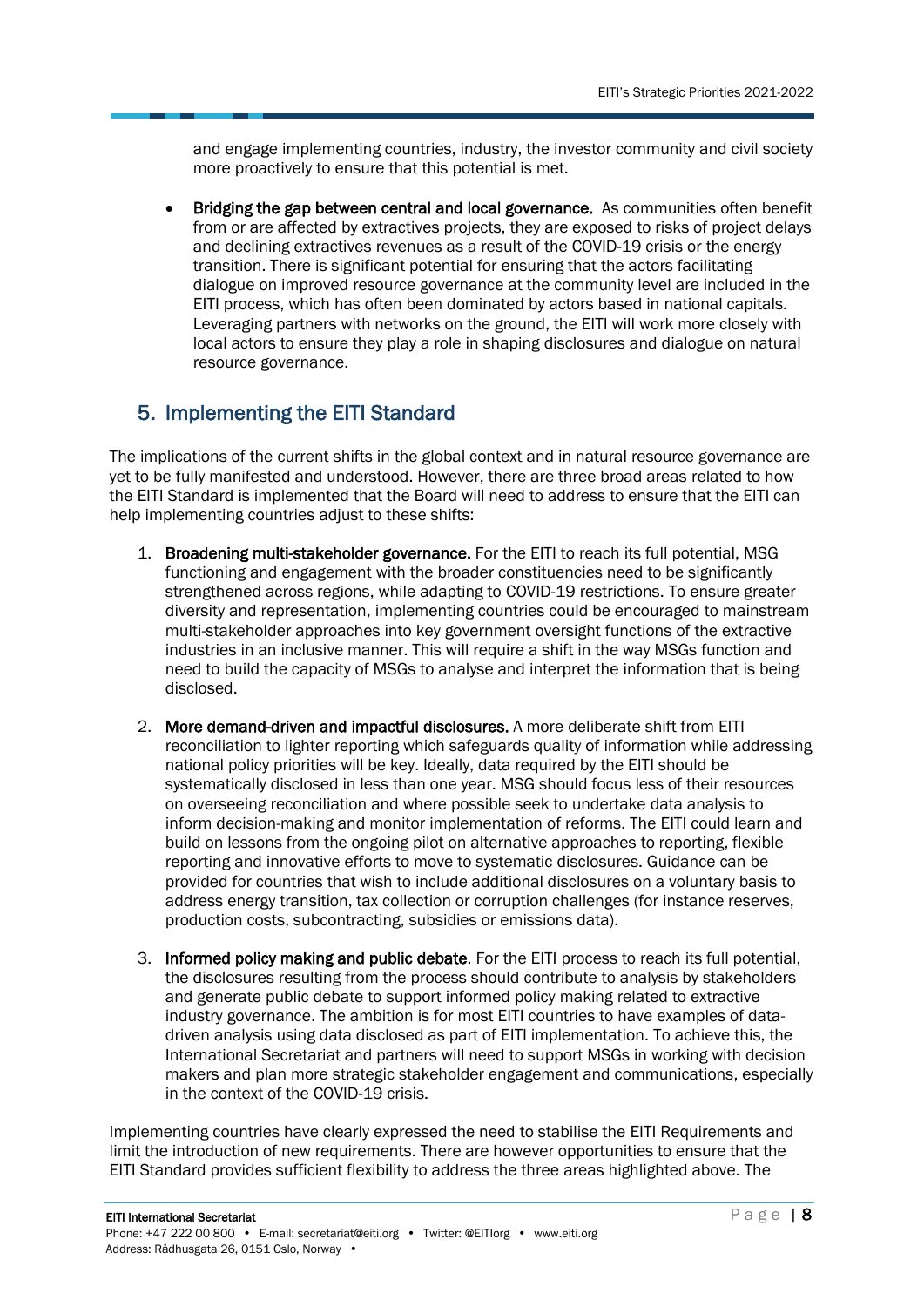Board may wish to consider how to reflect these areas on how MSGs and EITI reporting function in future iterations of the EITI Standard.

#### <span id="page-8-0"></span>6. Sustaining momentum across constituencies

#### Implementing countries

There are a set of more immediate priorities for spurring progress on the EITI Standard as the implementing countries emerge from the combined effects of the health and economic crisis. Five such priorities are most consistently articulated by implementing countries: (1) Galvanising robust political commitment; (2) Developing a clear strategy for re-invigorating EITI processes where these have stalled; (3) Ensuring that EITI disclosures delivered in a timely, cost- effective and sustainable manner; (4) Accelerating progress with systematic disclosure of data and mainstreaming of the EITI; and (5) Strengthening the voice of the implementing country constituency in the EITI Board. Implementing countries would focus on demonstrating impact in the course of implementation, reflected in annual work plans. Implementation support from the International Secretariat is primarily focused on these priorities, using a combination of virtual technical assistance and country missions where they are practicable.

Looking ahead to the 2022 Global Conference we might expect to see the following scenario:

- A consolidated group of 60 implementing countries that are resource dependent and meet EITI criteria for membership. Active interest from several countries in MENA and Sub-Saharan Africa seems likely to increase membership in the next two years but further growth beyond this number seems unlikely. Interest from countries with low materiality would be a lower outreach priority and receive less Board attention.
- A majority of implementing countries clearly and consistently demonstrating impact based on national objectives for EITI implementation. While the Secretariat's efforts primarily focus on countries that are rich in extractives but have yet to realize the full value of their natural resource base, we might see more explicit focus on support for highly dependent countries in fragile and conflict contexts, especially those dependent on oil, as these countries struggle most with the demands of EITI implementation.
- Our aspiration is for national secretariats to become fully capacitated and increasingly self-funded with less dependence on external funding and technical assistance. But the legacy of the economic crisis is likely to create a setback to this goal and many EITI countries will require significant financial support and technical assistance for some years to come with the need for continued investment in capacity development and peer exchange. The Secretariat has conducted an extensive survey of the financing needs of implementing countries which will inform priorities going forward.
- Our expectation is that MSGs will increasingly focus on data analysis, policy influence and dissemination of information. In line with the provisions of the 2019 Standard MSGs will become increasingly diverse, gender-balanced and representative, with more active leadership and engagement on the part of women. But as EITI data becomes more widely available, there is no reason to limit EITI engagement to MSGs alone; a wider range of other forums and organisations could play an increasingly important role in national EITI processes as a means of mainstreaming stakeholder engagement and making active use of EITI data and information.

#### Supporting companies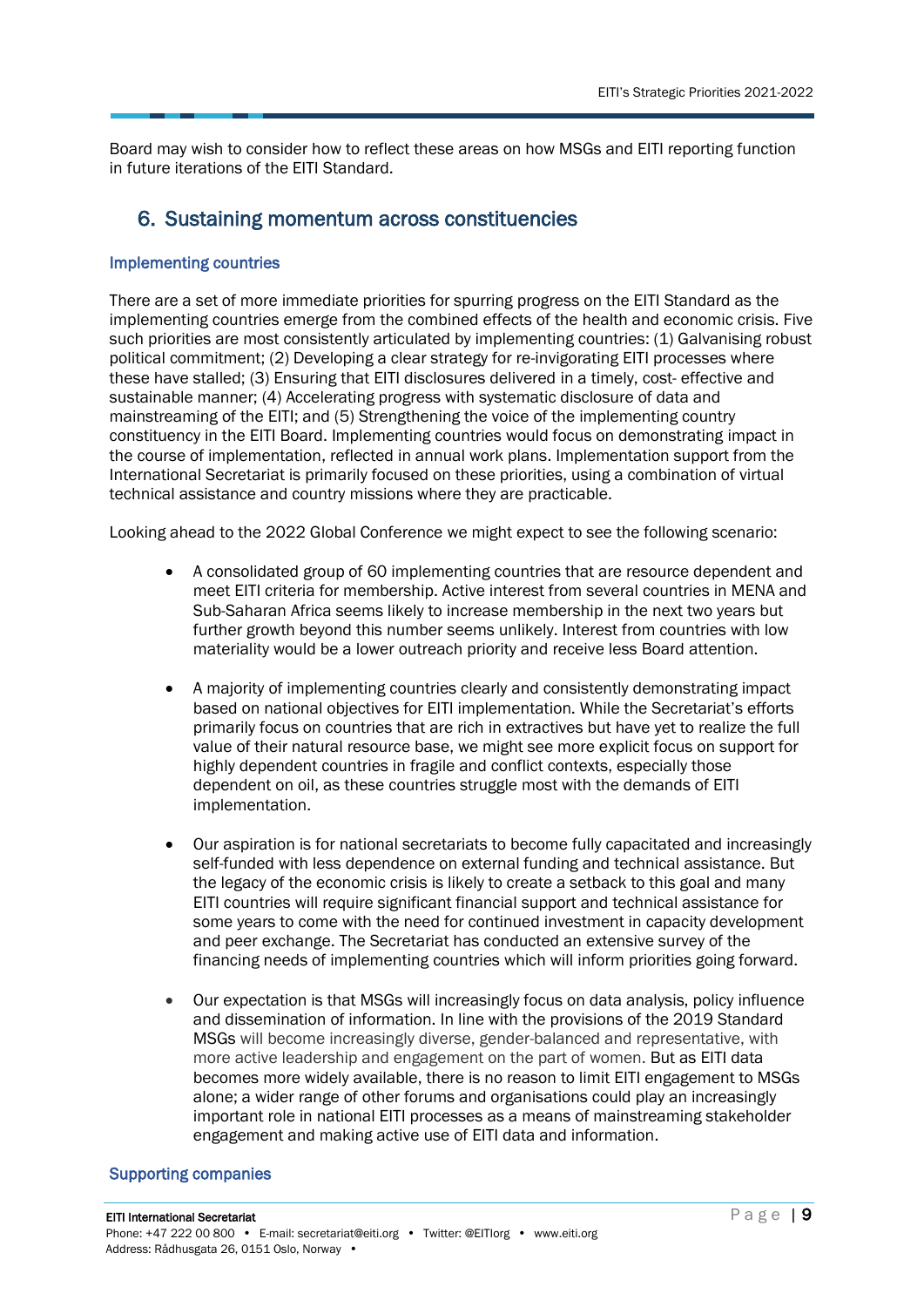Reporting by companies under the EITI Standard is essential to the EITI process. Companies supporting the EITI not only report in implementing countries, but also observe the Expectations for EITI supporting companies, provide vital financial contributions to the EITI, and serve as important members of the EITI Association and EITI Board. Supporters provide industry leadership on disclosure and transparency practices, promote EITI to countries and peers, and often drive change in EITI policy and practice. Maintaining existing supporters and growing the EITI company constituency is critical for implementation and outreach as well as EITI's financial health and is a significant determinant of the future direction of the EITI. Looking ahead we might expect:

- Increased growth and involvement in the company constituency, particularly among the commodity trading and financial institutions sub-constituencies.
- Greater diversity of companies, including blended oil and gas and renewables companies, state-owned enterprises, "soft-rock" mining companies (phosphate, potash, lithium, etc.), and manufacturers (particularly those concerned with responsible sourcing).
- New outreach opportunities to companies and institutions as a result of evolving EITI guidance, such as the EITI guidance on transparency in commodity trading, responsible sourcing and energy transition, including outreach to commodity traders, trading hubs, national oil companies, and large renewables companies.
- Adapted implementation in countries, particularly in the MENA region, as a result of growing interest in state-owned enterprise transparency and EITI's growing ability to help improve governance and enhance transparency in countries with barriers to full EITI implementation.
- Growing attention to accountability of supporting company observance of the Expectations for EITI supporting companies and adherence to guidance on commodity trading, responsible sourcing, etc., particularly as ESG performance gains traction and financial institutions, ratings agencies, civil society and other stakeholders seek more and better information about companies and their non-financial performance. The EITI can highlight progressive disclosures and good practices by supporting companies among other efforts to promote progress around the supporting company expectations.

#### Civil society organisations

Without active and effective civil society participation, transparency is unlikely to lead to improved extractive sector governance. At the global, national and subnational levels, civil society representatives act as interlocutors that feed the diverse interests of diverse citizen groups into the EITI process and extractive sector governance more broadly.

Performing this role requires well-functioning networks, capacity to demand and analyse data, and space to influence policy making. The transition to routine disclosures of data underlines the importance of this role. In many EITI implementing countries civil society faces restrictions, which either affect or have the potential to affect engagement in extractive sector governance. The COVID-19 pandemic has in some cases accelerated the shrinking of civic space, with risks of further deterioration if government restrictions and emergency measures are being used to limit civil liberties. Financial resources and shortage of capacity are common challenges, which have been exacerbated by the COVID-19 crisis.

Civil society helps ensure that the EITI responds to the most pressing governance challenges in the sector and drives innovative approaches. As the EITI's scope has broadened to involve issues such as the environment, gender and taxation, our work has become relevant to a growing number of civil society actors.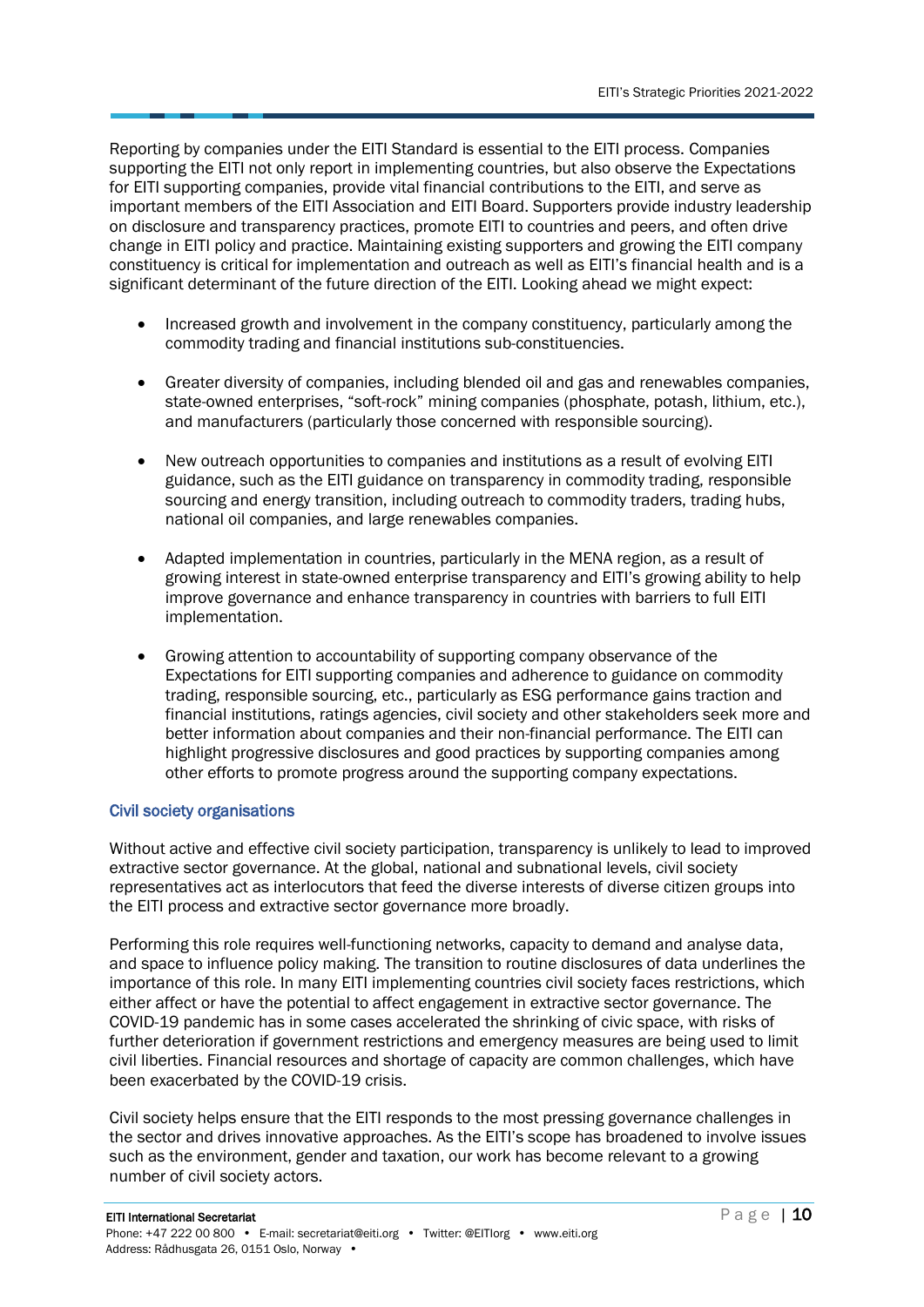Looking ahead to the 2022 Global Conference we might expect to see the following scenario:

- Increased civil society analysis and advocacy building on publicly available data concerning the oil, gas and mining sectors in EITI implementing countries. Positive engagement between EITI stakeholders and implementing country governments to improve civic space related to extractive sector governance. This may involve MSGs undertaking activities to strengthen the capacity and operating environment of civil society organisations, taking into account challenges posed by COVID-19 crisis related to shrinking civic space.
- Guidance to implementing countries and peer learning on how to use the EITI to strengthen civil society engagement in extractive sector governance, developed and implemented in collaboration with partner organisations.
- Strengthened and more diversified networks of civil society organisations at global and local levels, alongside wider engagement of local community groups, women's organisations, and environmental groups alongside established NGOs, think tanks and advocacy groups.

#### <span id="page-10-0"></span>7. Measuring progress through Validation and impact

There is broad agreement within the EITI community on the importance of measuring and communicating the EITI's impact. At the same time, there is also an appreciation that measuring impact accurately and consistently is challenging. The EITI's approach to impact assessment needs to take into account the diversity of implementing country circumstances and the divergent (and sometimes conflicting) expectations of different stakeholders. For some, the EITI is about preventing conflict, for others it is about economic growth and investment, widening democratic space or improving government accountability and community benefits. Other perspectives reference less tangible objectives, such as improved reputation and trust. Even if there is a widely shared goal to reduce corruption risks, views diverge on which ones to prioritise.

In late 2019, the EITI Secretariat commissioned a review of best practice in results measurement for multi-stakeholder transparency initiatives. <sup>9</sup> In July 2020, the EITI Board agreed a series of recommendations, including improving guidance to implementing countries and the development of a country-sensitive results framework. The Board will also commission an Independent Evaluation in 2021. <sup>10</sup> This work will ensure that monitoring, evaluation and learning are increasingly embedded across our work, especially in country work plans at the national level.

Concurrently, the EITI Board is also undertaking a review of the Validation procedure. Validation is a critical element of the EITI's work, providing a rigorous approach to assessing progress on implementation of the Standard. The review is expected to include a revised approach to documenting impact, building on country level work overseen by multi-stakeholder groups. The Secretariat also intends to dedicate more effort to documenting the impact of EITI's activities and to communicating this more convincingly to our stakeholders through its revised communications strategy.

<sup>9</sup> <https://eiti.org/es/node/11431>

<sup>10</sup> <https://eiti.org/board-decision/2020-36>